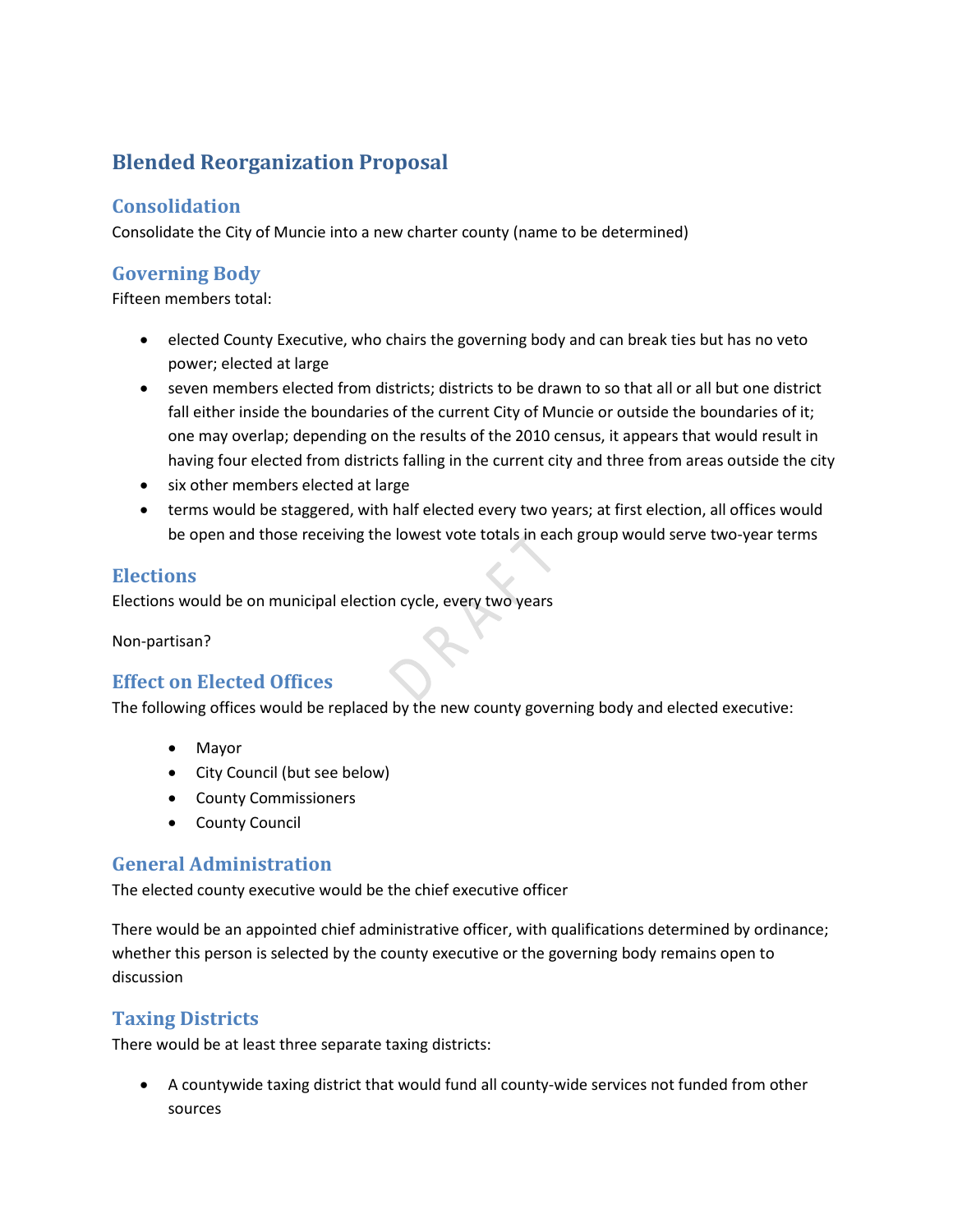- An urban services district that would fund urban services in the former City of Muncie and not funded from other sources
- A rural services district that would fund services provided only outside the former City of Muncie and outside the other municipalities.

If the fire territory concept is included, there would be separate urban and rural taxing districts for fire protection

# **Consolidation of Functions**

All general government functions of the County would become part of the new government structure

General government functions of the City of Muncie EXCEPT street lighting, police department, community development, and possibly fire protection would be consolidated under the new government operations

#### **Urban Services**

Urban police, street lighting, community development and possibly fire services would fall under the jurisdiction of a committee of the governing body consisting of all members of the governing body from districts that fall wholly or partly within the area of the former City of Muncie

These five (or possibly four) committee members would elect a chair from among their members

The committee would hire a professional manager to operate the remaining urban service functions

#### **County Line Offices**

The directly elected County line offices would not be affected by this, except as follows:

- Duties of the surveyor would be consolidated with duties of the engineer
- Tax billing and collecting function of the auditor would be transferred to the treasurer, allowing the auditor to become the chief financial officer for the consolidated government

#### **Courts**

State court system would be unaffected

The charter would include a municipal court to serve the entire consolidated county, dealing with the kinds of minor matters that are now heard in municipal court

#### **Effects on Other Units**

Under this proposal:

The Convention and Visitors Bureau would remain as a separate entity, with its members appointed by the governing body